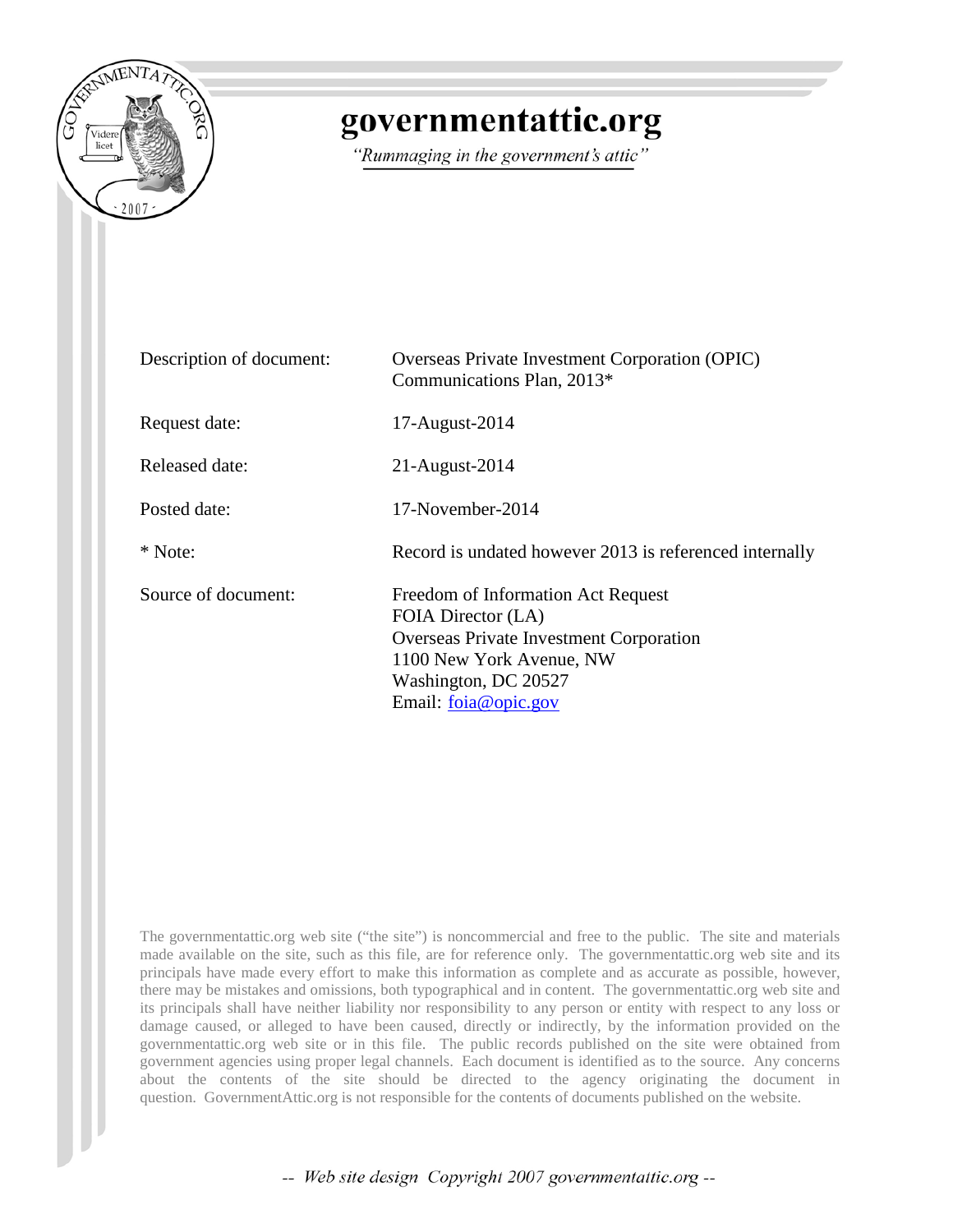

**Overseas Private Investment Corporation 1100 New York Avenue, N.W., Washington, D.C. 20527 PHONE: (202) 336-8400 FAX: (202) 408-0297** 

August 21, 2014

# SENT VIA E-MAIL

# **RE: Response Letter for FOIA Request 2014-00042**

This letter is in response to your August 17, 2014 FOIA request, received on August 18, 2014. Your request was assigned FOIA number 2014-00042. Please reference this number in all correspondence concerning your request. You requested:

o A copy of the most recent OPIC Communications Plan.

Attached is a copy of OPIC's Office of External Affairs' most recent Communications Plan. Fees for your request total less than \$25.00, therefore no fees are due for this request.

This is a final agency response. Questions about this determination may be directed to me at 202.408.6297 or Nichole.Cadiente@opic.gov.

Sincerely,

Nichole Cadiente Administrative Counsel Overseas Private Investment Corporation 1100 New York Avenue, N.W. Washington, D.C. 20527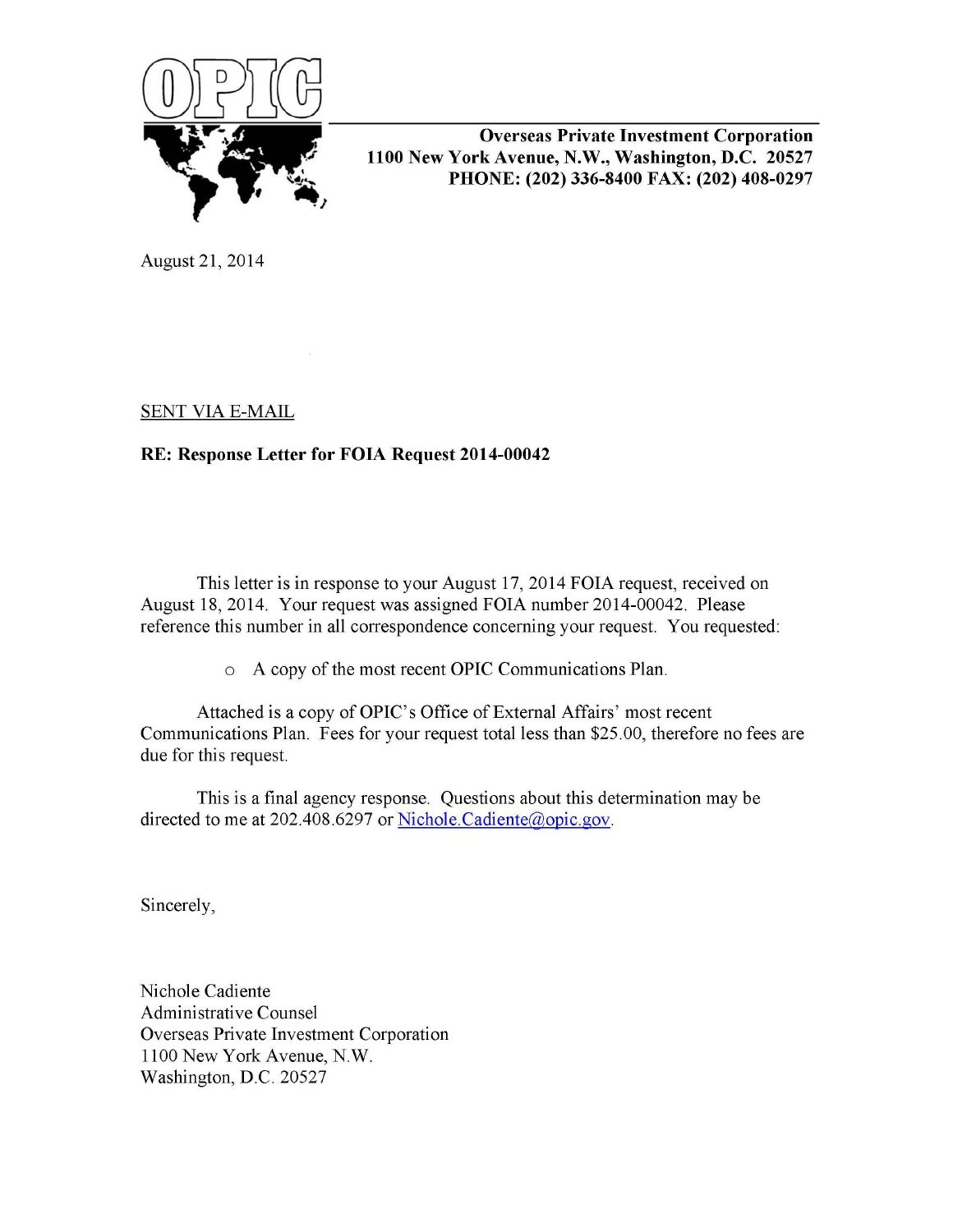# OPIC/Office of External Affairs:

# COMMUNICATIONS PLAN

With the redesigned OPIC.gov website and the OPIC Blog in a more prominent place on the homepage, we will enhance this solid foundation through increased content creation, seeding and syndicating that content across multiple channels (including other blogs, websites and news outlets), and by expanding opportunities for guest posts.

#### One story, many channels:

We will push approved content through all appropriate media channels in order to achieve both consistency and high frequency of the OPIC message. We will leverage content across multiple vehicles and channels.



\*Use email for delivery as appropriate

#### OPIC Media Channels

| Owned                             | Shared              | Earned<br>Media outreach               |  |
|-----------------------------------|---------------------|----------------------------------------|--|
| OPIC.gov                          | @opicgov (Twitter)  |                                        |  |
| The OPIC blog                     | OPIC on Facebook    | Opinion editorials                     |  |
| <b>OPICUpdates</b><br>enewsletter | OPICgov on YouTube  | Speaking opps, events<br>& conferences |  |
|                                   | OPIC on LinkedIn    |                                        |  |
|                                   | OPIC's Google+ page |                                        |  |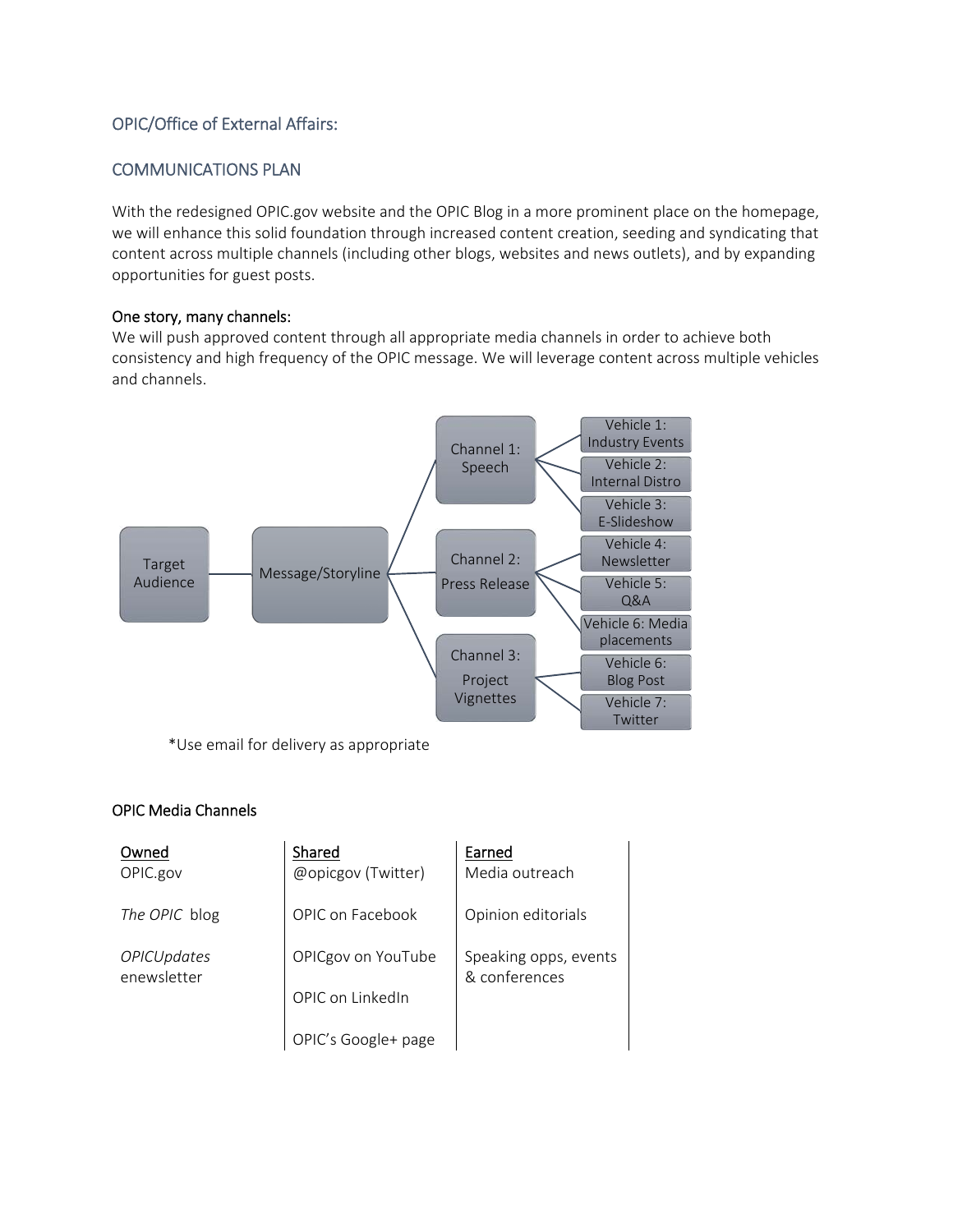Support OPIC strategic priorities by moving beyond the press release to establish sustained thought leadership around key sectors and regions:

- Renewable Resources
- Impact Investing
- Regional (MENA, SE Asia, Sub‐Saharan Africa)
- New product introductions
- Other news of interest

# OEA's departmental priorities: segment audiences; provide opportunities for OPIC staff to share news themselves:

- Segment audience database into specific influencer groups; share relevant updates with target groups
- Continue to share news announcements and updates with all staff each week
- Amplify news by asking OPIC staff and VPs to distribute to their own networks
- Continue to distribute daily "OPIC in the News" feed to Board and OPIC staff
- Guest Bloggers and "5 Questions" feature: internal (VPs and other subject matter experts); external (client blog posts, video, quotes, etc.)

# *Communication Activities Summary for FY2013*

#### Expanding Horizons Workshops Support

Provide support for Expanding Horizons workshops and seminars in social media, blog posts, bylined articles and radio show pitches to the appropriate mainstream media outlets.

#### OPIC Annual Report

Draft, edit and oversee design, production and distribution of OPIC's annual report. Develop key theme and solicit input and approval from all OPIC departments.

#### Fact Sheets/State Sheets/Other Collateral

Update existing fact sheets: Moving Your Business Forward, Congressional factsheet, US Small Businesses, Impact Investing, state sheets. Create and update other materials such as brochures, PPT template and others as needed and if budget permits.

#### OPIC Updates E‐newsletter

Beginning January 2013, the e-newsletter will be monthly, highlighting key news deals, news announcements, and links to recent blog posts. (10 per year)

#### Publish Featured Projects

Continue to create profiles of key projects, highlighting OPIC's role in the project and the developmental impact and featuring photos of the project. Target two to three new profiles each quarter.

#### News Announcements / Media Outreach

Draft, edit, seek approval from internal teams, clients and the front office, then issue press releases highlighting key deals and news events. Develop strategy for major announcements including plans for targeted media outreach to relevant news outlets and trade publications. In addition, OEA will draft talking points and key messages prior to outreach, interviews, events or other occasions.